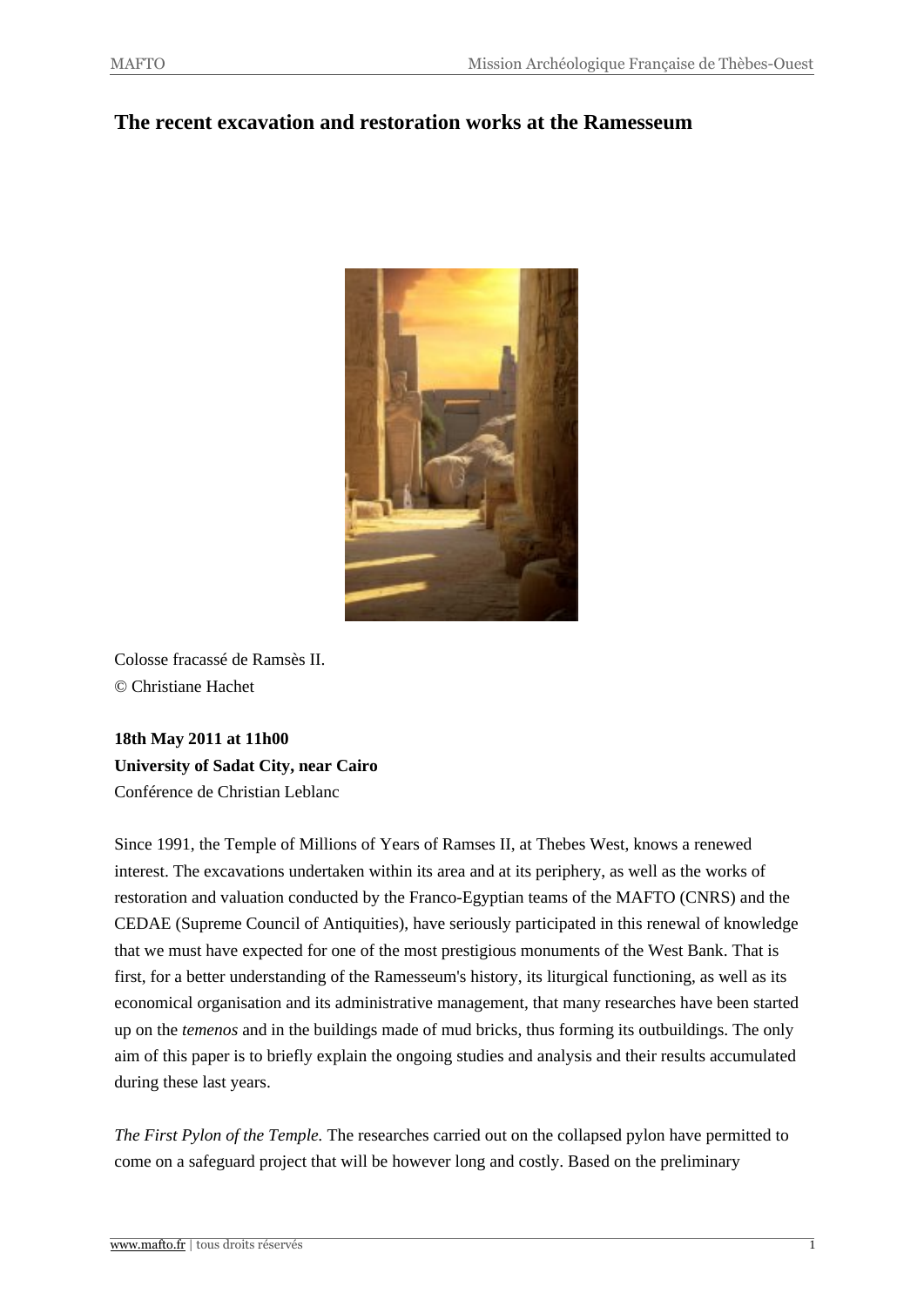geotechnical report established in 2000, many options today take shape for the future restoration of this monumental gate. However they necessitate major complementary analysis and studies that must be implemented with the participation of specialised laboratories and institutes. Since a short time, a team of engineers work already, helped by powerful scanners, on the modelling of the building and which results look promising. On the other hand, the technical reasons of its collapse are still to be clarified even if some appealing assumptions have been suggested. Their verification on the site is a must as it will affect any intervention on the structure. From the historical point of view, the collapse of the pylon does not seem to have significantly evolved with time as suggested by the documentation available since the end of the XVIIIth century. Moreover, other observations, such as the disappearance of the fallen blocks of the eastern side of the northern tower, incite us to think that the destruction of this magnificent gate goes back to a very old date. The fact to notice that many parts of the temple have been entirely dismantled and reutilized somewhere else supposes that the Ramesseum should have been used as a quarry since the Third Intermediate Period and, particularly, by the end of the Ptolemaic Epoch and during the two first centuries of the Roman Era. Many courses of its walls, columns and pillars have been found notably at the Western Thebes in the construction of late temples.

*First Court: the Great Colossus of Ramses II.* The colossus of Ramses II that was standing long ago in the first court of the temple has also been the object of an archaeological study and geotechnical analysis. The identification, registration and classification of almost 600 fragments found *in-situ*, have first revealed that, contrarily to what was thought till now, this monumental royal statue of 18m height has not been destroyed by an earthquake. Cut into several pieces and then knocked-down few time later, the "Ozymandias" that Shelley had sung in one of his well known poems was, in fact, the victim of a human action that goes back probably to the first times of the Christianity. In the perspective of the project of the virtual restitution of the Ramesseum, a 3D modelling of the colossus has been carried out, with the participation of the INSIGHT (USA), and from the most significant fragments. The partial assembling made till now is not really to the advantage of the monolith specially that, when destroyed, the face of « Ramses Sun of the Princes » has been completely and voluntarily erased. This mutilation, that David Roberts refused to see in his lithography of 1838 inspired by the romantic imagination, had been however observed some decades before by André Dutertre at the time of the Bonaparte Campaign.

Always in the context of the first court, our work has permitted to recognize the presence of a second monumental statue, also monolithic, but this one belongs to the mother of the king. Its discovery on the site comes today to confirm the description of Diodorus of Sicily about the "Tomb of Ozymandias", who had mentioned its existence. The colossus of Touy, placed on a pedestal was almost 9m high and representing the queen staying, wearing a sheath dress and, on her head, a heavy braided wig covered by a vulture skin. Doubtless destroyed at the same period as the colossus of Ramses II, the image of Touy took place originally at the south of the one of her son and not at the north of the axial door leading to the second court as suggested by G. Perrot and Ch. Chipiez in their *History of the Art in the Antiquity*, published in 1882.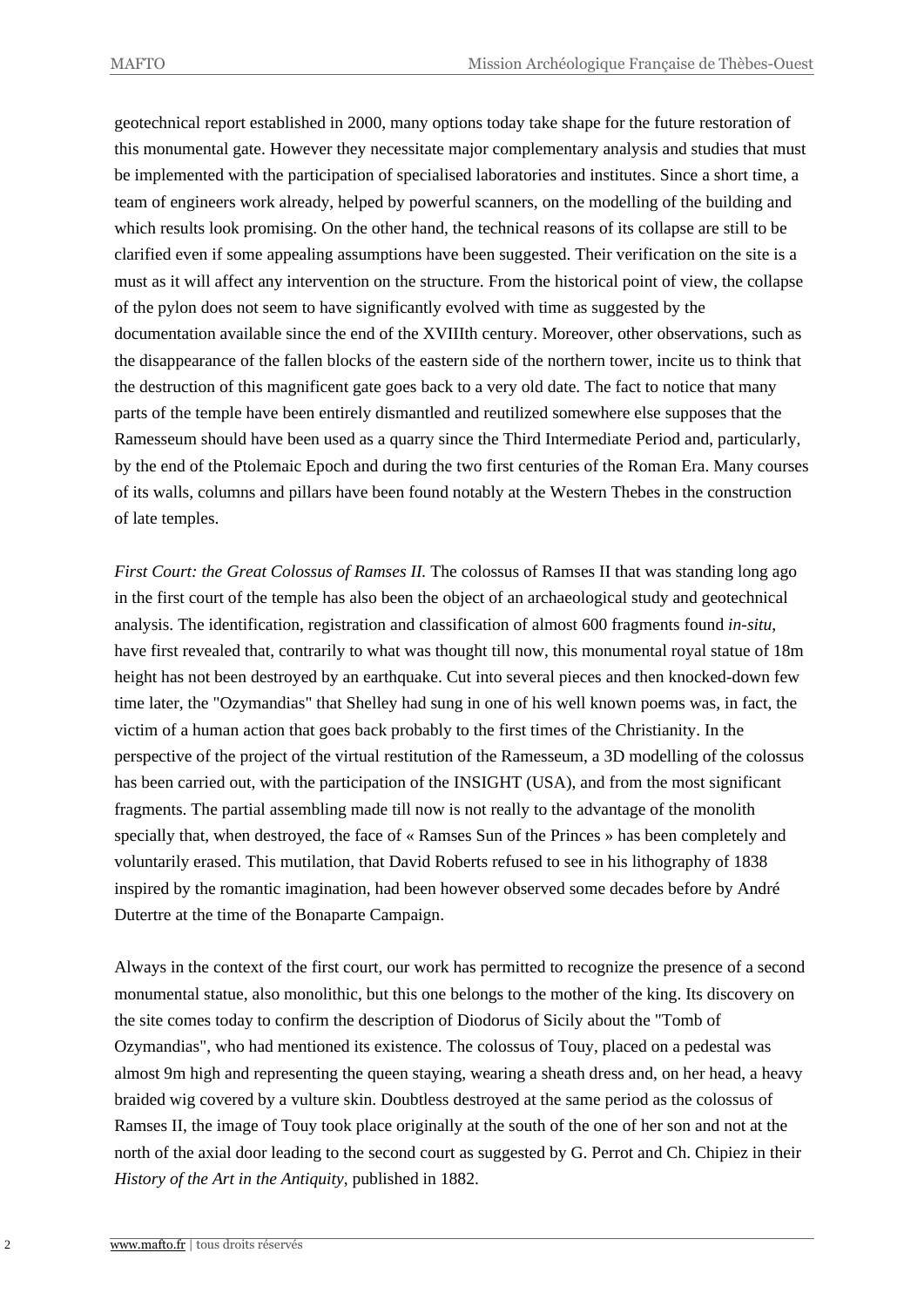*The Sector of the Sanctuary.* At the end of the temple itself, the foundations of the sanctuary and its lateral out-buildings have been cleared between 1997 and 2002. These excavations made on an area of almost 1,800m² have made to reappear, in negative, the plans of these buildings that were arranged on both sides of the "Holy-of-Holies". It was of squared plan and provided originally with 4 pillars, it was preceded by a hypostyle hall and surrounded by many chapels and two complexes: one solar, at the north, and the other one, chthonian or sokarian, at the south. No structure in elevation of the whole buildings is still existing, except some rare remains of paving or bases of pillars. The architectural plotting that has been established should permit to work on the restitution to ground of this sector of the Ramesseum in order to complete the readability of its plan.

*The Northern Processional Way.* At the northern periphery, an important work carried out since 1994 is at the origin of many and unexpected discoveries. The new exploration of the chapel said of the « White Queen », prospected in the past by W. Flinders Petrie, has finally revealed that this building goes back to the reign of Amenhotep IV, and that its plan was composed of a double vaulted building of mud-bricks, preceded by a court to which the access was by a ramp. In this same sector, but between the two surrounding walls of the Ramesseum, the researches have brought to the fore the remains of the processional way that was lined at this side by a double row of jackal-sphinxes lying on chapels and set on large rectangular pedestals. A beautiful head of Anubis represented in this animal shape has been discovered at the bottom of a deep funerary shaft where it had been thrown long time later. It has to be added to the numerous fragments collected in this space. Since 2010, a part of the north processionnal way is presented to the visitors of the temple.

*The Kitchens and Bakeries of the Temple.* On the southern side, running along a lateral circulation way, two groups of collapsed mud-bricks constructions have been entirely excavated. These constructions belonging to the huge economico-administrative complex of the Ramesseum have been identified: they are the royal kitchens and bakeries to which an intendant's house was associated. In the two symmetrical units composed by the kitchens-bakeries, more than thirty halls, each one provided with two to five ovens have been explored, delivering hundreds of pottery bread-moulds, pots, small dishes and other containers. Still active during the reign of Ramses III and, doubtless, much later, these pantries were incontestably serving the needs of the liturgies but also were providing a part of the food ration ? specially bread, cakes, meat, fat, oil and beer ? distributed as salaries to the royal employees and craftsmen working on the West Bank.

*The School of the Temple.* Between 2002 and 2005 our researches were spread toward the south-east, in a perimeter located *roughly* between the kitchens and the royal palace, that's to say on the sector where J.E, Quilbell had discovered many ostraca. When clearing a large part of this space that was covered by heaps of rubble, we found important remains of structures belonging to a building built all in length, some walls of which were discovered by E. Baraize in the past. The part now excavated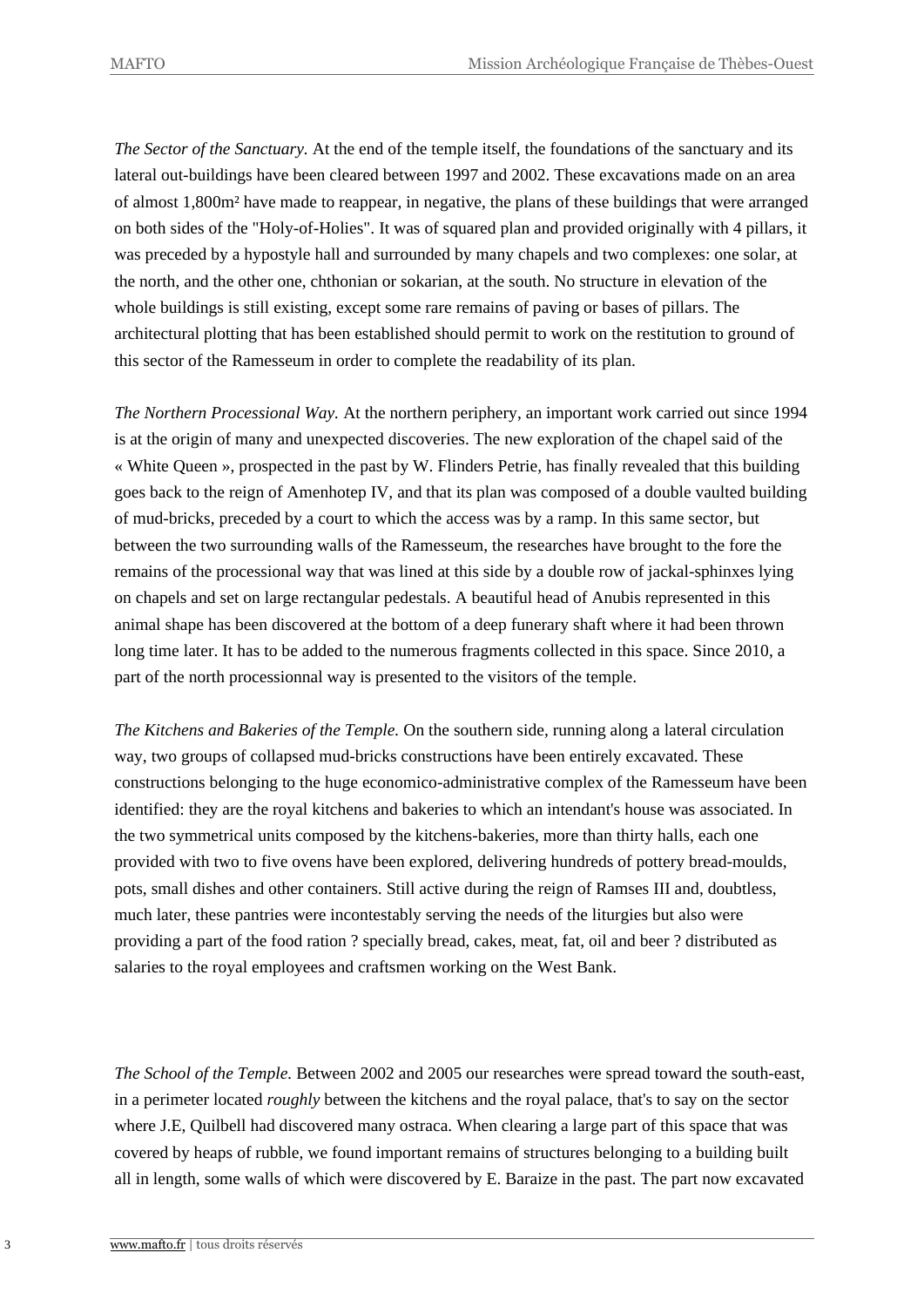of this establishment covers an area estimated to approx. 700m2. It comprises notably seventeen units or cells of small or medium dimensions separated with partitions or mud-brick walls. Many of the bricks are stamped with the name of the Temple of Millions of Years of Ramses II. Conserved at a levelled status, these installations are preceded, at the East, by a kind of esplanade or terrace of forty meter length by seven meter width and which surface had been visibly levelled in order to disguise the geological irregularities of the ground. It was carpeted with a *dakka* or a layer of packed down earth. A façade wall that, as it seems, had doors only at its two ends was permitting to accede from the closed and covered complex to open sky esplanade. If the doorsteps of many doors permitted the reconstitution of the circulation between the different installations, however it appears that the building was divided into two semi-detached parts simply separated by a blind wall.

Besides the bringing to light of these structures, the excavation has also permitted to collect, till now, one hundred fifty ostraca on pottery shards and limestone. Most of them (pottery shards with inscriptions on one or two sides) are literary texts in hieratic, sometimes of clumsy writing; the others (limestone shards) are hieroglyphic writing exercises ? notably lines with the sign-*nb* ? or rough drafts of sculpture apprentices. If a major part of this material has been found within the cells, not less than about thirty of these documents strewed the ground of the terrace of the building. The study of the literary ostraca has already permitted to identify fragments of *the Satire of Trades* or *Teaching of Kheti* (or Douaouf), *the Hymn of the Nile, the Teaching of Amenemhat Ist to his Son*, models of letters and the *Kemyt*, a kind of school manual written in columns, which usage, for the pupils learning the handwriting art, seems to go back to the XIth dynasty.

As confirmed by these discoveries, the ruins of the complex that we have just found in the south-east quarter of the temple of Ramses II are quite sure of a school, the only one localised until now on the site ground, after the double building brought to light by J.D.S. Pendlebury, at 400m from the big temple of Tell El-Amarna, that stamped bricks had designated as « House of Life ». First one to be identified in the context of the Temple of Millions of Years at Western Thebes, the school of the Ramesseum was certainly not the only one on the West Bank. If the pupils learned there to read and write, and were educated in literature from classical works, other subjects were also taught such as drawing, sculpture and painting arts.

*The Restoration Works and Site Management.* Parallel to the exploration of the different sectors of the temple, the works in the second court were for the restoration of the walls and the porticos adorned with imposing osiride colossi of the king, as well as the regularisation of the antique paving that had been removed in the past. Two staircases permitting the access to the great hypostyle hall have been also rebuilt and, in order to ensure to the visitors a better readability of the formerly built space, wall columns, pillars that have disappeared on the surface but not in the foundation, have been rebuilt on one or two layers. Other actions that have aimed to protect and to set off the monumental statuary : in 1997, the « Young Memnon » has been placed on a new base, heighy of which